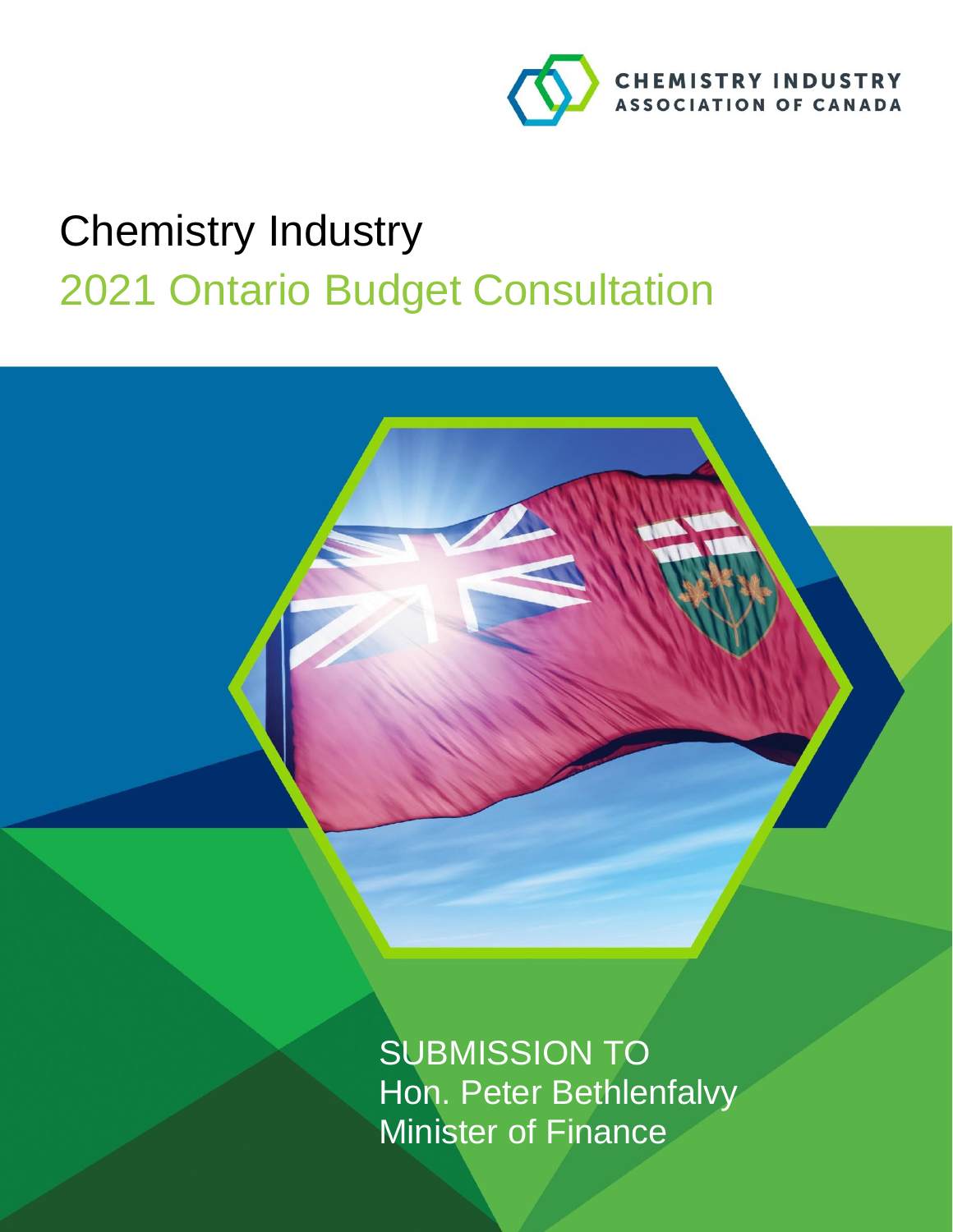## › **Recommendations:**

- **1. Maintain the chemistry sector as a priority sector within the Province's economic development strategy and actively engage with multinationals to raise Ontario's profile as a leading chemical manufacturing jurisdiction.**
- **2. Implement a comprehensive investment attraction framework similar to Alberta and Pennsylvania to attract new chemistry sector investments that includes:**
	- **a. Program timelines in place for 8-10 years to give project proponents the certainty and predictability to bring forward significant capital investments.**
	- **b. Openness and transparency should be paramount, investment supports should be available to any project meeting pre-determined criteria to avoid the appearances of government picking winners and losers.**
- **3. Advocate for and match federal measures to extend the full 100% Accelerated Capital Cost Allowance with no phase-out to 2030 and consider making it permanent to offset the damage of the COVID-19 pandemic.**
- **4. Continue to eliminate unnecessary and duplicative regulatory burdens to reduce business costs and increase competitiveness while protecting human health and the environment.**
- **5. Introduce additional measures to protect industrial employment lands from regulatory creep that force relocation or costly alterations to facilities due to residential or other sensitive land use expansion.**
- **6. Reduce industrial property tax rates and introduce industrial property tax abatement programs to incent investment, expansions and upgrades.**
- **7. Ontario establish two mechanisms that will allow for the recycling of carbon pricing proceeds to be returned to industry to invest in their operations to lower GHG emissions.**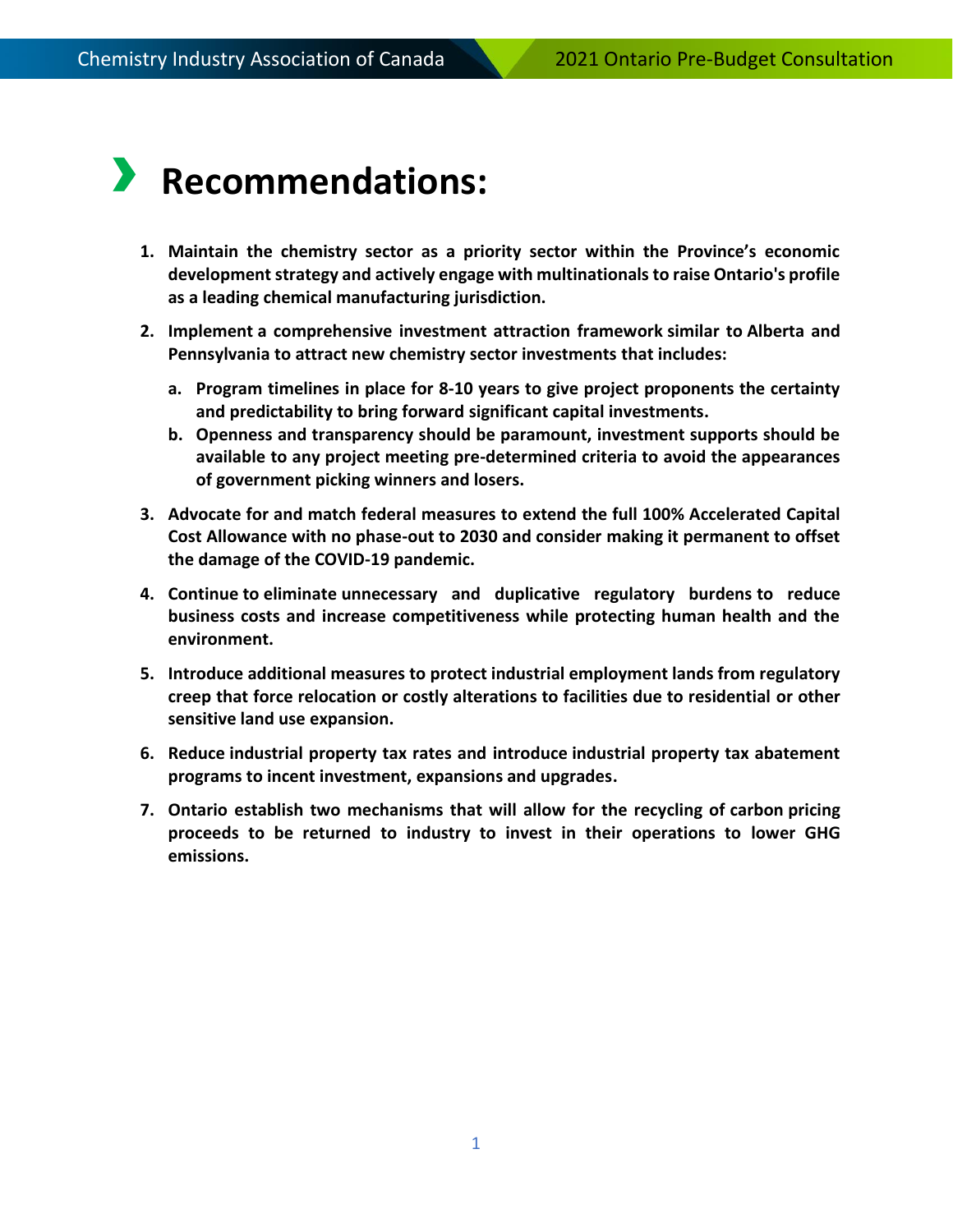### › **Ontario's Chemistry Industry**

The Chemistry Industry Association of Canada (CIAC), on behalf of its membership, welcomes the opportunity to provide our input to the 2021 Ontario Budget consultation. We firmly support the government's unprecedented efforts to support Ontario's people and businesses in the continued fight against the COVID-19 and maintain a focused effort to create the conditions for long-term economic growth and prosperity.

CIAC also wishes to recognize key measures announced in the Fall 2020 Budget that see the government take concrete steps to create the conditions for long-term economic growth and prosperity. Of note, we highlight the following items:

- New Electricity Plan for Growth & Job Creation that reduces the burden to industry of the high-cost energy contracts and better positioning Ontario against key competing jurisdictions.
- Reducing taxes for job creators.
- Continued commitment to cut unnecessary red tape through the Open for Business Action Plan.
- Modernizing Ontario's skilled trades and apprenticeship program.
- Launching the Invest Ontario organization and focusing its efforts on advanced manufacturing, life sciences and technology.

The chemistry industry is the fastest growing manufacturing sector in North America. Chemistry manufacturing facilities have a life cycle of more than 30 years. Not securing these investments now, particularly as the provinces looks to post-pandemic economic recovery, means Ontario will miss out on decades of new direct and indirect jobs, tax revenues, new infrastructure and community investments. Only a competitive business environment and a welcoming public policy environment will attract our fair share of new investment and create the high value, long-term sustainable jobs that the chemistry sector generates.

#### **Chemistry Industry Association of Canada**

CIAC represents companies that produce industrial chemicals (including petrochemicals, bio-based chemicals, inorganic chemicals and resins) that are essential building blocks and empower the broader manufacturing sector including small- to medium-sized firms in Ontario and the rest of the country. In fact, 95 per cent of all manufacturing goods including plastics are touched by chemistry.

Many of our member-companies are foreign-based multinationals that must compete both globally for market share, and within their own organizations for new investment capital. Additionally, CIAC represents nearly 150 plastics value chain members with operations in every province that includes resin producers, converters, brand owners and recyclers.

#### **Responsible Care®**

All actions by CIAC members are governed by Responsible Care. Responsible Care is the flagship program of our industry that ensures our members innovate for safer and greener products and processes, and work to continuously improve their environmental, health and safety performance. Launched in Canada in 1985 and now adopted in over 70 countries and recognized by the United Nations, CIAC membercompanies strive to "do the right thing and be seen to do the right thing." This is our commitment to sustainability – delivering results for the betterment of society, the environment, and the economy.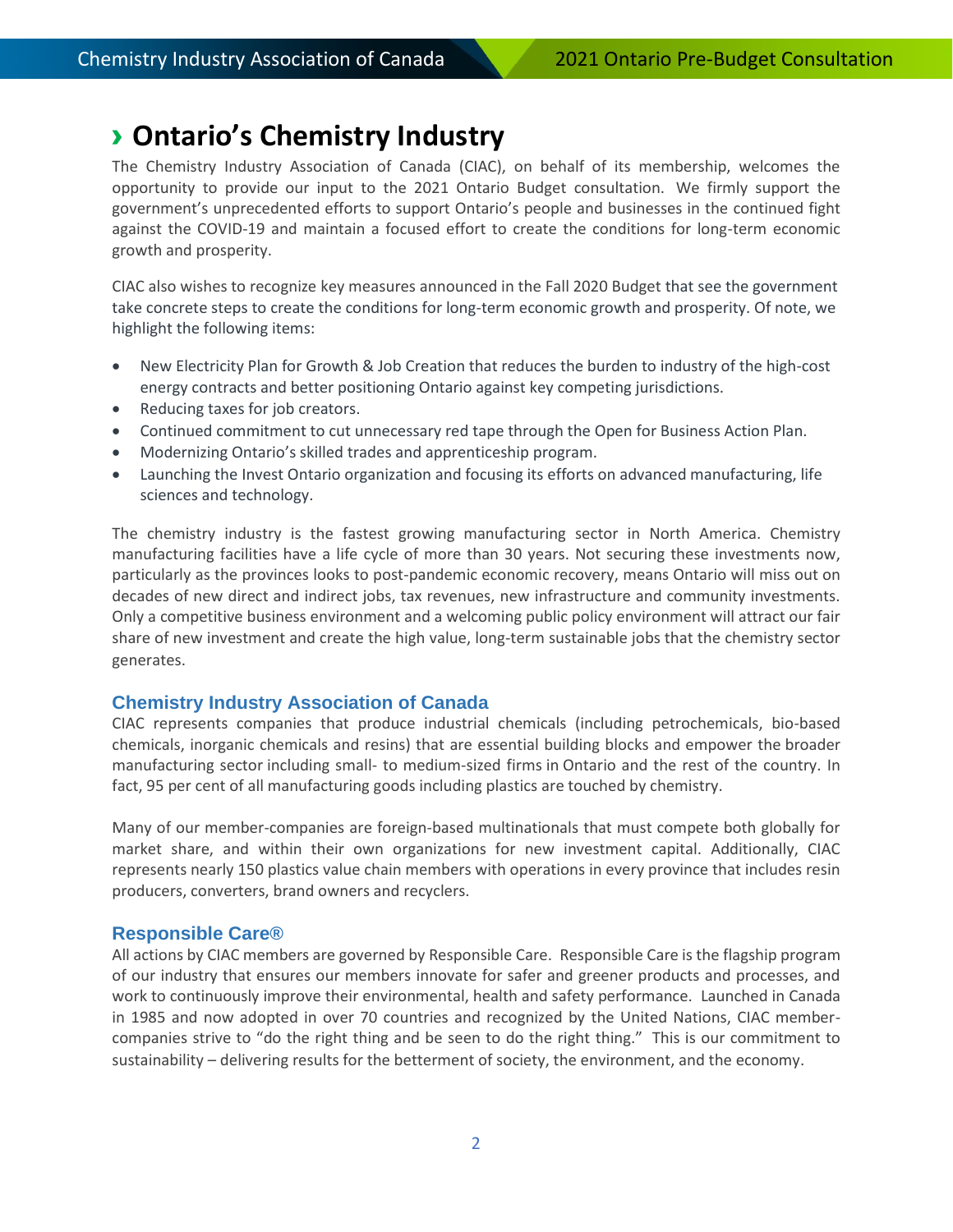Responsible Care companies must be transparent about their activities and draw upon independent experts and members of the public to verify that they are living up to the standards set by Responsible Care. Correspondingly, every three years a team of industry experts, public advocates and representatives chosen by local communities audit each CIAC member to evaluate their compliance to the specific requirements of Responsible Care, and these [Verification Reports](https://canadianchemistry.ca/responsible-care/verification-reports/) are publicly available for review. CIAC also has a National Advisory Panel made up of activists, advocates and academics that advise CIAC on how to understand and exceed the public's expectations through Responsible Care.

#### **2021 Economic Forecast**

Recent polling of our members indicates that our sector is forecasting a  $7 - 9$  per cent reduction in shipments for the 2021 fiscal year. This outlook is due to a combination of higher customer order levels during the first stage of the pandemic as a defensive strategy to avert any potential blockage in supply chains due to the COVID-19 crisis and, more recently, slower demand by international customers reflecting an overall global economic downturn.

#### **Ontario's Chemistry and Plastics Sectors**

Ontario's \$24.7-billion chemistry industry is the third largest manufacturing industry in the province, directly employing over 43,800 Ontarians in well-paying jobs and supporting another 260,000 Ontario jobs in other sectors.  Our members are key employers in the Sarnia-Lambton, GTA/Niagara and Eastern Ontario regions of the province.  We provide important inputs to a range of key manufacturing sectors including automotive, forest products, construction, and food and beverage.  Ontario remains Canada's largest chemistry jurisdiction accounting for 44 per cent of the nation's chemistry output. Additionally, Ontario's plastics manufacturing sector is a \$15 billion industry, directly employing over 48,700 Ontarians within 828 different businesses. The plastic sector is an SME sector, fully 75 per cent of Ontario's plastic product manufacturers employ less than 100 workers.

Among all manufacturing industries, the chemistry sector ranks #2 in having the highest proportion of employees with university degrees, reflecting the high skill level required in our workforce, and the fact that our jobs are well-paying.  In particular, the average salary within industrial chemicals sector in Ontario is \$100,900, nearly double the amount of the average salary (\$56,900) across all manufacturing industries in the province. The sector also ranks as the province's 2nd largest trader, accounting for \$60 billion in exports and imports in 2018.

The Sarnia-Lambton region in particular is truly a great example of a high performing industry cluster positioned for further growth. The cluster is the single largest and most concentrated in Canada and is evolving to become a globally recognized bio-hybrid chemistry cluster.

The region's attributes include:

- a large concentration of interconnected production facilities;
- specialized infrastructure and well-suited geology;
- proximity to and access to key lower carbon, cost advantaged natural gas liquids and biomass feedstock;
- a large base of skilled workers, trades, contractors and a supporting supply chain consisting of small and mid-sized firms;
- over two-thirds of North America's polyethylene demand within an 1,100 km radius;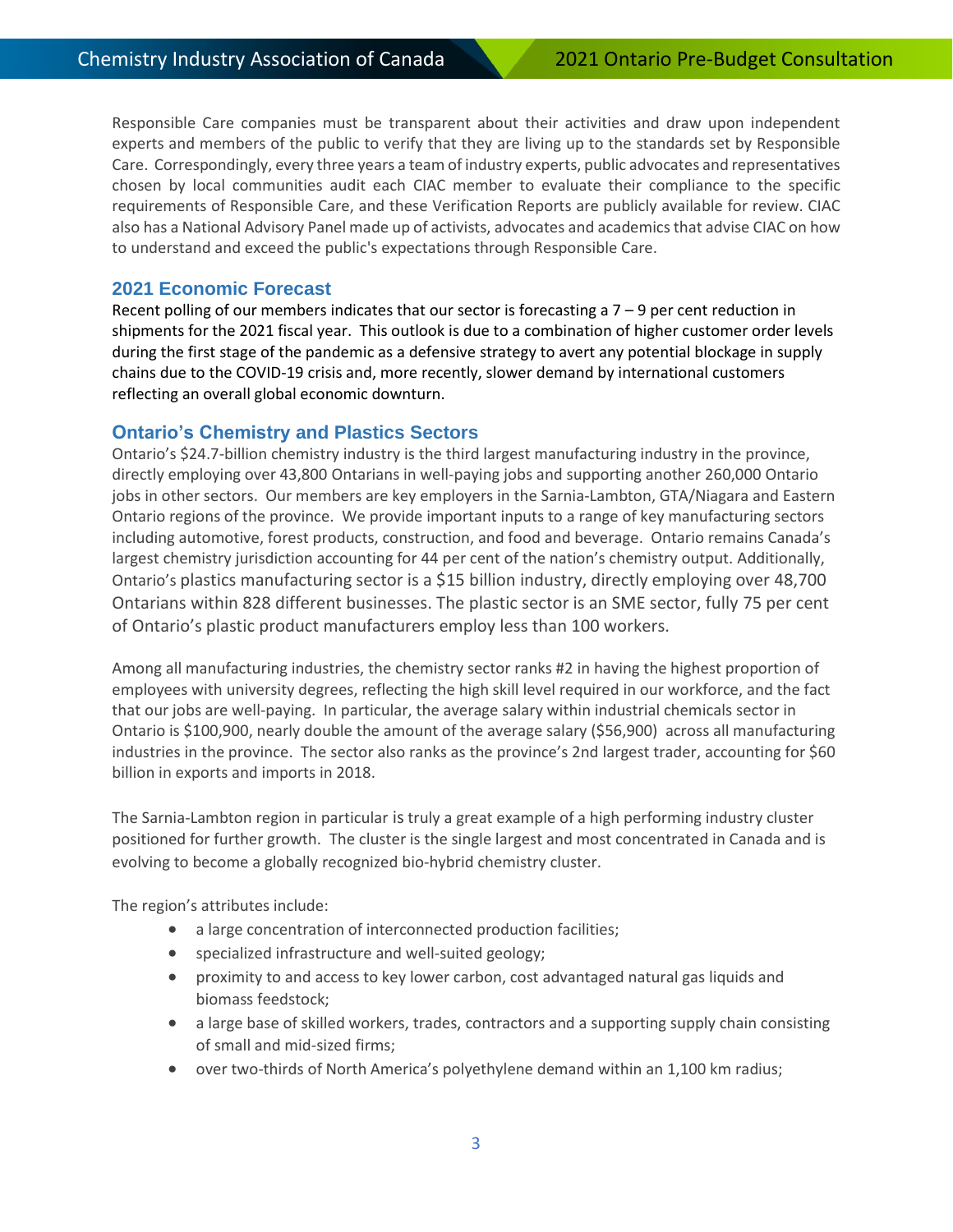- post-secondary academic and commercialization institutes that collaborate with industry for programming, internships, co-op placements and R&D initiatives;
- gateway access to North America and global markets.

There is a need to revitalize Ontario's existing chemistry cluster to ensure its long-term viability. The next 10 years is a very crucial period for Ontario's chemistry cluster. Modernization and growth projects are needed to revitalize and expand the cluster to extend the life of facilities, retain and create the highskilled and high paying jobs in Ontario that are instead being created elsewhere.

## › **Productivity and Competitiveness**

#### **Economic Recovery**

Utilize fiscal and monetary policy tools to support consumer confidence throughout the economy. A key element that supported the financial crisis of 2008-09 recovery included infrastructure investments, tax credits and incentives for businesses and homeowners. Infrastructure projects that improve goods movement, our global competitiveness and linkages to international markets must be improved.

The COVID-19 pandemic severely disrupted the normal investment cycle. In its most recent Business Outlook Survey, the Bank of Canada found that "firms signaled a significant decrease in capital spending over the coming months with the balance of opinion on investment intentions in machinery and equipment turning to a near-record low." The 100 per cent Accelerated Capital Cost Allowance (ACCA) program is set to operate through 2028, subject to a phase-out for property that becomes available for use after 2023.

Good capital projects interrupted by the pandemic should not be put at further risk because they miss a program window. Ontario should advocate for and match an extension of the 100 per cent ACCA for major capital projects (specifically Class 53 equipment). Strong consideration should be given to extending the measure to 2030 to recognize the business planning cycle for major capital expenditures and eliminating the phaseout provisions. Furthermore, consideration should be given to making the allowance permanent to provide long-term certainty to capital intensive investors.

#### **Economic Development**

Beyond the NOVA Chemicals \$2.2 billion expansion to its Sarnia-Lambton facility, the Sarnia-Lambton advanced manufacturing cluster is in need of infrastructure renewal and modernization to maintain its long-term competitiveness and viability. A closure of an anchor facility in the cluster will impact the viability of remaining facilities.

Prior to the COVID-19 pandemic, the competition for new chemistry sector investments within North America was fierce. As state and provincial governments focus on economic recovery, we see the competition for attracting new chemistry sector investments becoming fiercer.

#### **Alberta**

In Fall 2020, the province of Alberta launched its Alberta Petrochemicals Investment Program (APIP) as part of Alberta's Recovery Plan. APIP will provide grants to companies to attract investment in new or expanded market-driven petrochemical facilities. APIP has a 10-year program period during which eligible projects must be built and operational to receive funding. Furthermore, the program will follow an open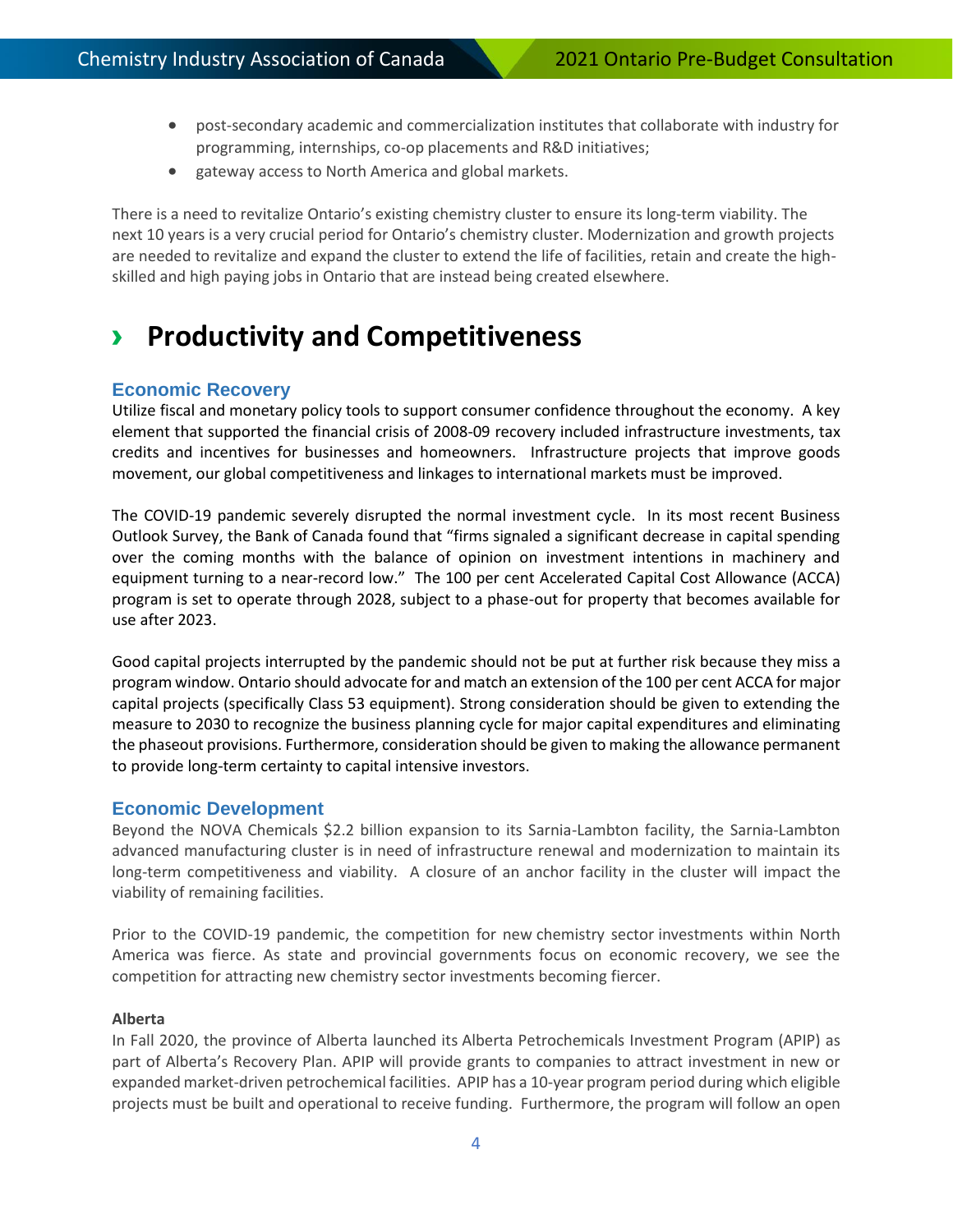and transparent approach, whereby every project submitted that meets the program's criteria will receive funding once built and operational. Furthermore, the province released a Natural Gas Strategy which targets growth opportunities for the petrochemical and plastics sectors to position the province as a global leader in petrochemical production and circular economy innovation.

#### **Pennsylvania**

Beginning in 2017, any manufacturer purchasing natural gas containing ethane as a petrochemical feedstock at a facility within the Commonwealth could be eligible for a Pennsylvania Resource Manufacturing (PRM) Tax Credit equal to five cents per gallon (\$2.10 per barrel) of ethane purchased and used in manufacturing ethylene, so long as the company makes a capital investment of at least \$1 billion and creates the equivalent of at least 2,500 full-time jobs while constructing the manufacturing facility. Effective for ethane purchased between Jan. 1, 2017 and Dec. 31, 2042.

In July 2020, the State of Pennsylvania created a new "local resource manufacturing tax credit" for companies that invest at least \$400 million and create at least 800 construction and permanent jobs to build petrochemical or fertilizer plants that use dry natural gas produced in Pennsylvania. Starting in 2024, the new legislation authorizes 25 years of tax credits up to almost \$26.7 million a year, to be divvied up among no more than four facilities that each can draw a maximum credit of just under \$6.7 million. That totals almost an additional \$670 million.

#### **InvestOntario**

As the government moves ahead on its plans to launch InvestOntario, we encourage the Province to develop a range of investment attraction initiatives to secure the large scale, long-life, high-value job creating anchor and add-on investments opportunities that the chemistry sector generates. Instead of direct grants and loans, we recommend Ontario implement a risk-free tax credit approach that does not require the government to disburse funds directly to companies. In similar approach to the ACCA, tax credits must be earned through qualified incremental investments which increase direct and indirect tax revenues.

#### **Recommendations**

- **1. Maintain the chemistry sector as a priority sector within the Province's economic development strategy and actively engage with multinationals to raise Ontario's profile as a leading chemical manufacturing jurisdiction.**
- **2. Implement a comprehensive investment attraction framework similar to Alberta and Pennsylvania to attract new chemistry sector investments that includes:**
	- **a. Program timelines in place for 8-10 years to give project proponents the certainty and predictability to bring forward significant capital investments.**
	- **b. Openness and transparency should be paramount, investment supports should be available to any project meeting pre-determined criteria to avoid the appearances of government picking winners and losers.**
- **3. Advocate for and match federal measures to extend the full 100% Accelerated Capital Cost Allowance with no phase-out to 2030 and consider making it permanent to offset the damage of the COVID-19 pandemic.**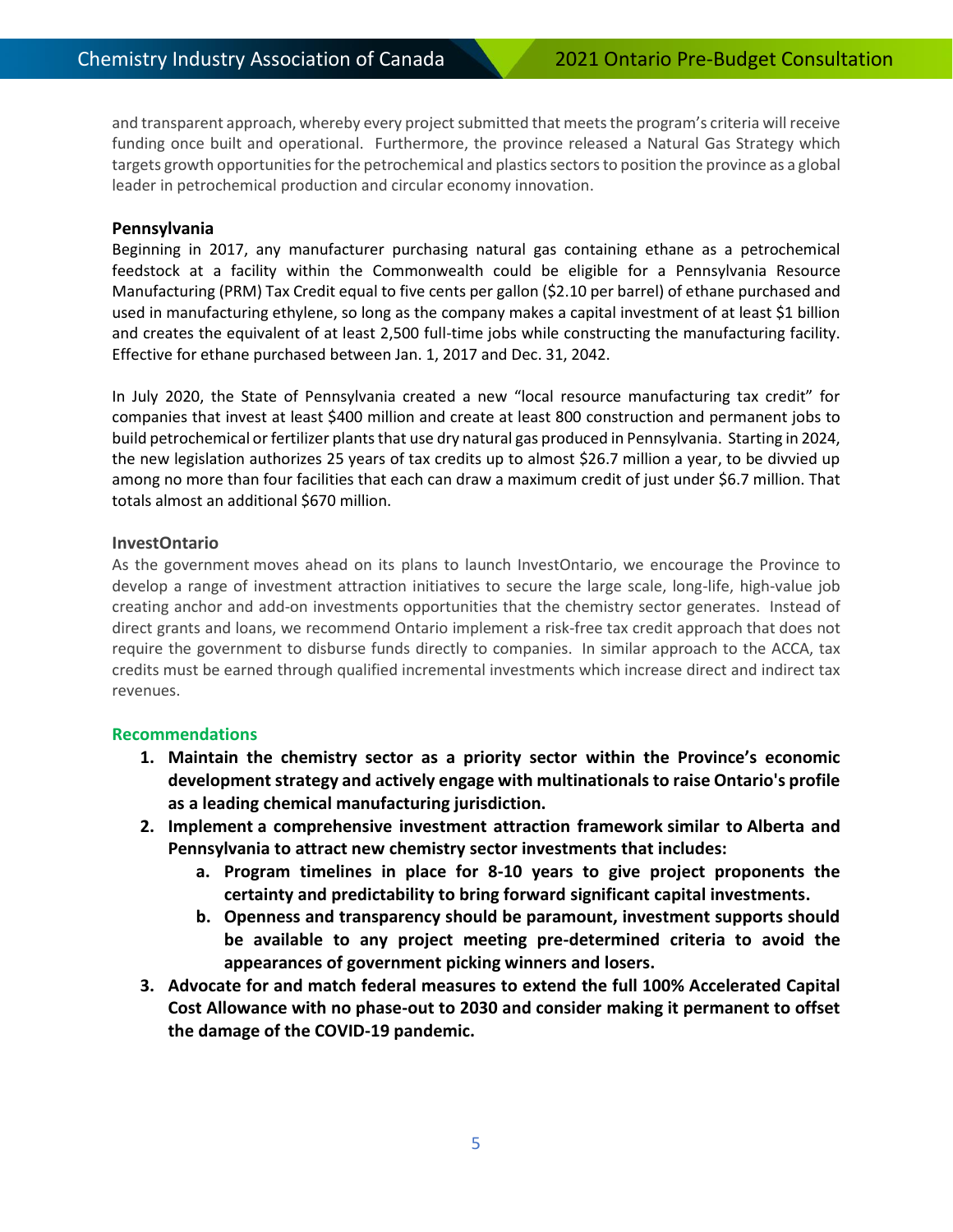#### **Regulatory Reduction Initiatives**

CIAC and its members believe in a regulatory environment that protects human health and the environment while encouraging prospects for long-term growth, direct and indirect job creation and improved business conditions for our anchor facilities and the many small and medium-sized firms that support them. We fully endorse the government's Open for Business Action Plan and the Red Tape Reduction measures taken including Bills 66, 132 and 213.

Opportunities exist to continue to modernize and eliminate unnecessary burdens that create impediments to achieving current policy objectives. We firmly support the elimination of regulations that duplicate existing federal regulations and the streamlining of burdens that added unnecessary time, cost, effort and complexity and, frankly, created impediments to expansions and new investments.

#### **Recommendation**

**4. Continue to eliminate unnecessary and duplicative regulatory burdens to reduce business costs and increase competitiveness while protecting human health and the environment.**

#### **Protection of Employment Lands and Reform Industrial Property Taxes**

Protecting the integrity of employment zone areas to prevent unnecessary sensitive land use encroachment is vital to ensure Ontario's manufacturing base remains vibrant and globally competitive. CIAC is encouraged that the province has announced plans to update Ontario's land use compatibility planning guidelines to help municipalities prevent new residences or other incompatible land uses from being approved near sites and industries that may create noise or odour impacts. However, the province must insist that municipalities follow existing land use planning requirements and maintain defined buffer zonesto prevent sensitive land uses from encroaching on existing industrial areas. Failing to do so will force additional environmental mitigation burdens on industry which may affect the economic viability of our facilities and create local community tensions that would otherwise be avoided.

CIAC members have experienced a lack of transparency or disclosure with respect to property taxes calculations. This makes it difficult to forecast, plan and budget within their manufacturing operations. Additionally, there is a lack of equity in the administration of Ontario's business "education" tax. While business properties comprise less than 20 per cent of the assessment base, they pay over 50 per cent of the provincial levy. Furthermore, a more balanced tax approach helps to mitigate potential revenue issues should business conditions deteriorate.

#### **Recommendations**

- **5. Introduce additional measures to protect industrial employment lands from regulatory creep that force relocation or costly alterations to facilities due to residential or other sensitive land use expansion.**
- **6. Reduce industrial property tax rates and introduce industrial property tax abatement programs to incent investment, expansions and upgrades.**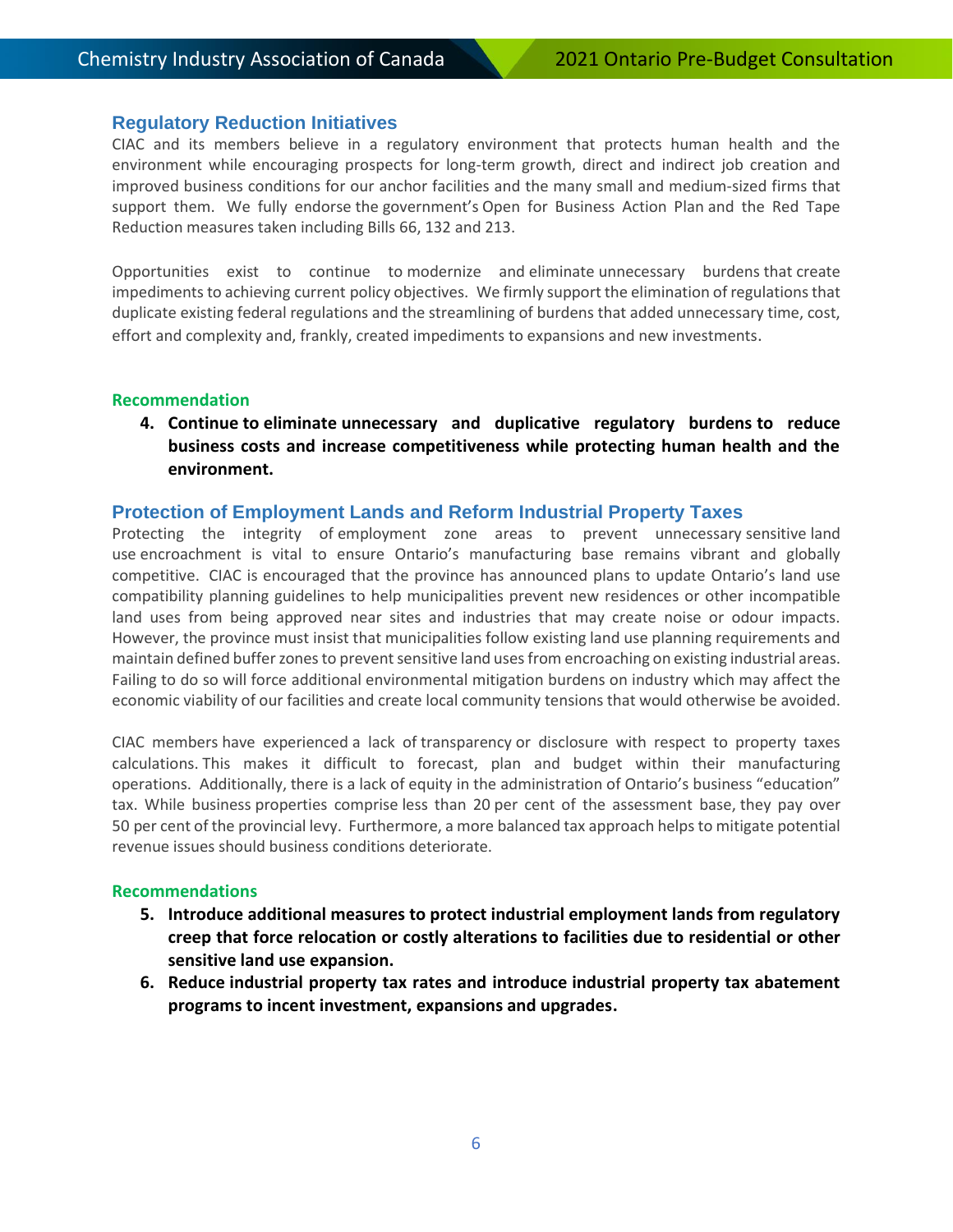## › **Climate Change**

The Chemistry Industry Association of Canada recognizes the Province's efforts to obtain equivalency for its Emissions Performance Standard by the federal government. Climate change is an important global public policy issue and that sound environmental stewardship and management of natural resources are fully consistent with good business practices. We believe it is important for the Province that the proceeds collected from large final emitters should be used to address the challenges faced by covered facilities. We strongly recommend Ontario establish two mechanisms that will allow for the recycling of carbon pricing proceeds be returned to industry to invest in their operations to lower GHG emission

- The first mechanism should establish individual accounts for the majority of a Large Final Emitter's (LFE) compliance payments.
- The second mechanism should be a sectoral fund that pools the unused funds from the individual LFE accounts after a defined period of time.

The majority of an LFE's compliance payment in any given year should be made available to that LFE for re-investment to improve their GHG emission profile. The Sectoral Fund would distribute the funds based on a competitive application process that encourages innovation and helps drive continuous improvement in emissions intensity for LFEs. Together, these mechanisms satisfy the principles of placing a price on carbon emissions to incentivize change while addressing the challenge of increased competitiveness, encouragement of innovation, and of continuous improvement.

#### **Recommendation**

**7. Ontario establish two mechanisms that will allow for the recycling of carbon pricing proceeds be returned to industry to invest in their operations to lower GHG emissions.**